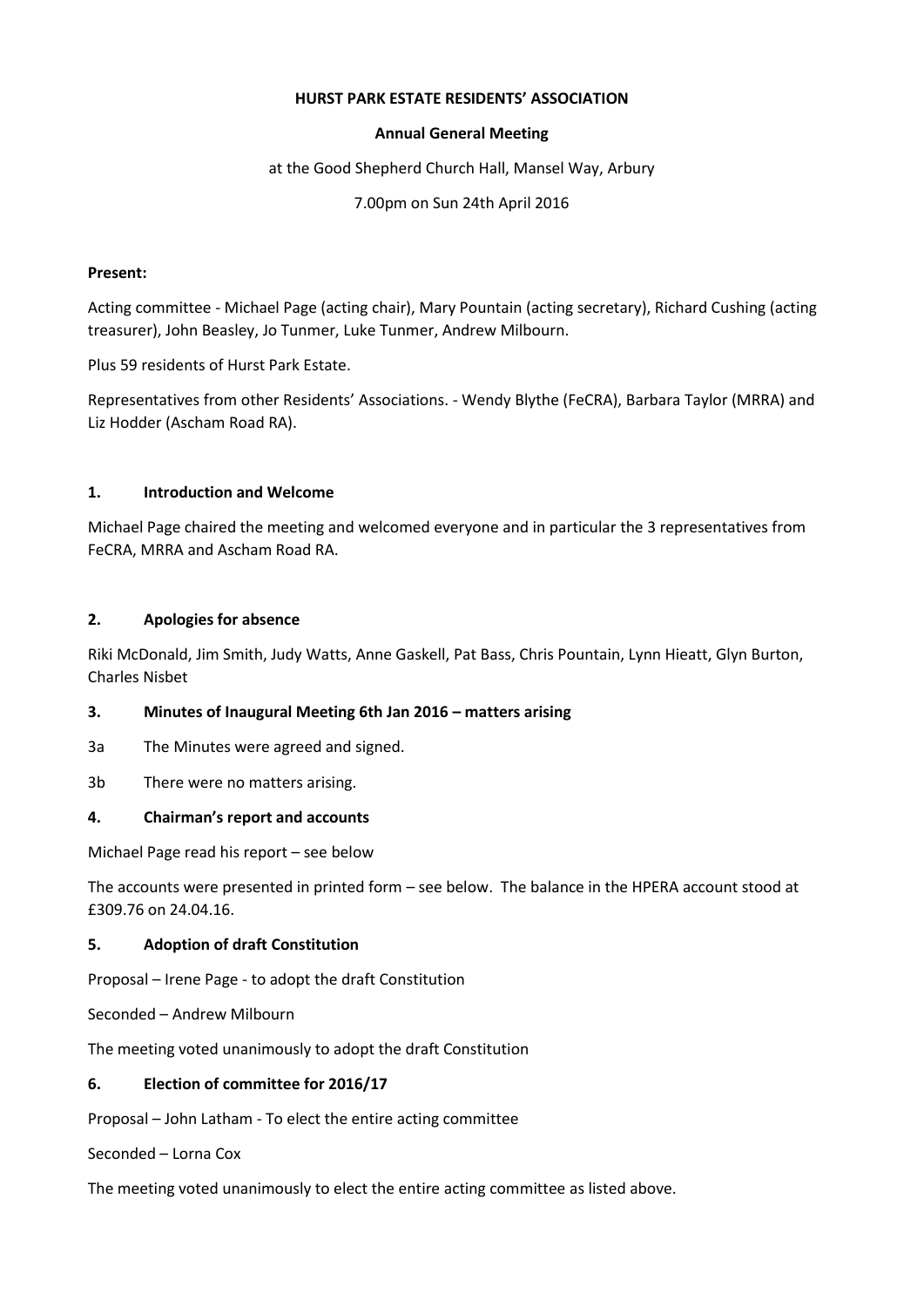## **6. Forthcoming events**

Michael reminded the meeting of the following events:

## *6a. Local Election Hustings 28th April, organised by HPERA and MRRA*

*6b. Petition on Parking Controls closes 31st May* – a petition was available to sign at the meeting, or it can be accessed via the Smarter Cambridge Transport website - http://www.smartertransport.uk/

## *6c. City Deal Joint Assembly 2nd June*

The report by the City Deal will be released and will be available online on 26th May. We were encouraged to look carefully at it and be prepared to respond at the City Deal Joint Assembly meeting on 2nd June

## *6d. Street Party 11th June*

This is being organised by Karrie Fuller and Tim Gillett. Donations towards this event were welcomed and a collection tin was available for those wishing to contribute. It was made clear that whilst HPERA supports this community event, no donations made to HPERA would be used for this event.

## *6e. City Deal Executive Board 16th June*

We are all encouraged to attend this meeting which will be where the important City Deal decisions, based on the Joint Assembly's meeting, will take place.

## *6f. Speedwatch next date in the autumn*

Michael thanked Riki McDonald for setting this up and thanked those who took part. The results from the Speedwatch that took place on 21<sup>st</sup> April were displayed at the meeting (see below for details) and a request was made for more volunteers to become trained to do another Speedwatch in the autumn.

## **7. Future role of HPERA**

A board was in place and those present were asked to put up ideas for the future role of HPERA and to speak to members of the committee.

## **8. Any other business**

8a. Jo Tunmer urgently needs some volunteers to help with the website content and social media. She will be happy to work with them and to train people up. Luke will continue to run the back-office administration for the website.

8b. Wendy Blythe of FeCRA talked about the Smarter Cambridge Transport Parking petition, and suggested asking local businesses if they would display it. The proposal is to tailor the parking schemes to suit the community and it is important to engage with local shops.

8c. Richard Cushing reminded us that on 26th May there will be a number of reports being published by the City Deal, including the Cambridge Access Report, and so it will be important to be ready to react to these. **ACTION**: Send a reminder to HPE residents.

8d. Rosie Lass asked if it is possible to respond to the reports. Michael suggested that anyone wishing to respond does so, but also sends their comments to the HPERA committee. Questions are crucial and can be asked at the City Deal Joint Assembly meeting on 2nd June. They need to be submitted in advance and the time allowed per question will be limited. Sue Morris said that if there were a number of questions on the same topic, just one would be chosen. The meeting will be filmed and accessible afterwards online.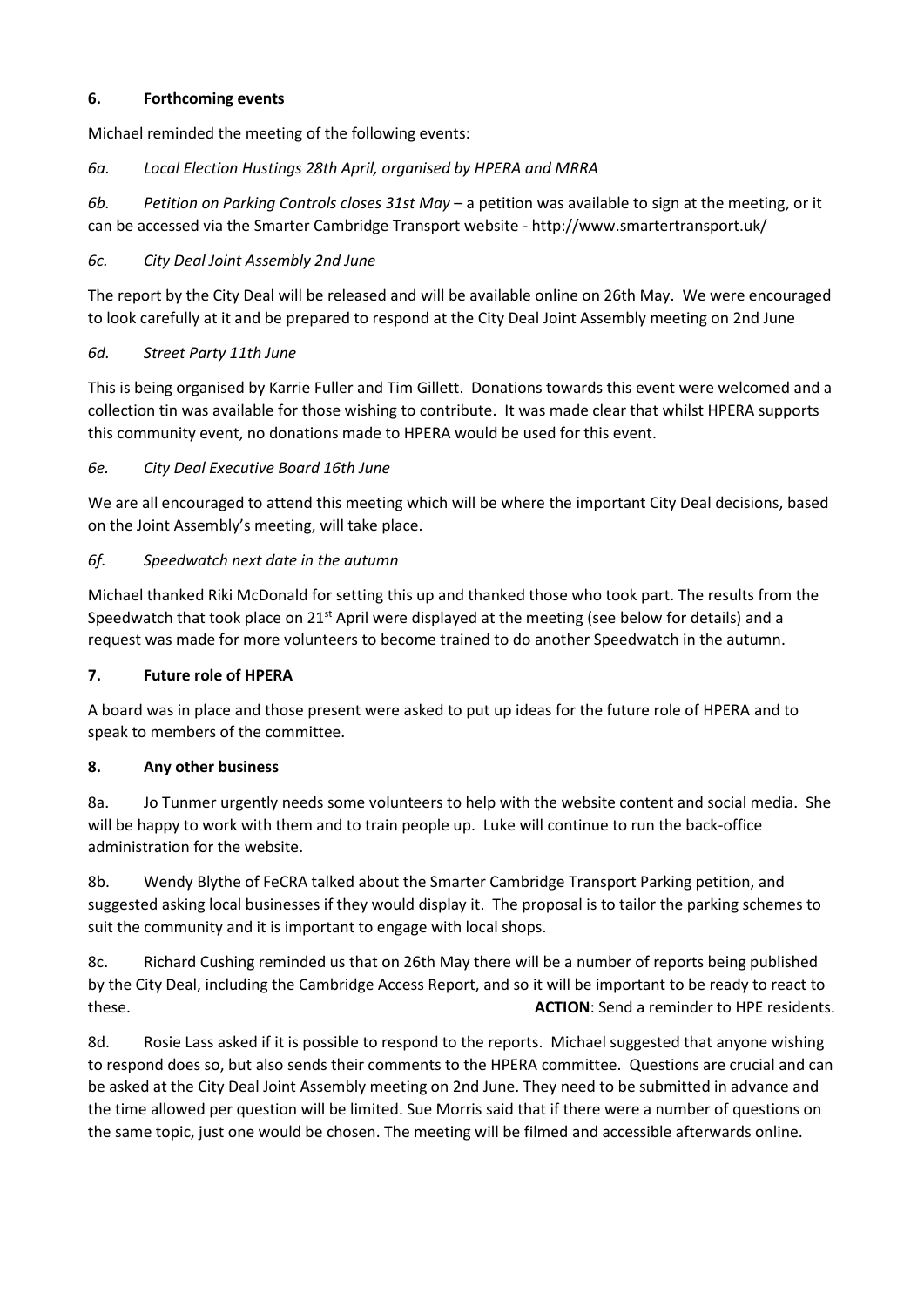8e. It was mentioned that at the Executive Board meeting regarding Madingley Road only favourable comments were selected, but that in response it was pointed out by Lewis Herbert that there were also a lot of negative comments.

8f. Wendy Blythe reiterated her plea for people to attend the meetings.

8g. David Robinson asked about the officers who would take the scheme forward.

8h. Sue Morris asked if the parking petition could only be signed by local residents. It was agreed that there is no residential restriction.

#### 9. **Close of AGM**

Michael Page closed the meeting at 7.50pm.

Date of Next AGM – to be decided

**The meeting was followed by a pudding and wine social evening.**

## **Chairman's Report**

Our Association was set up in January of this year in response to the so-called consultation on the City Deal's plans for Milton Road. Feelings ran so high that we had an estimated turnout of 180 people at the inaugural meeting. Thanks to input and efforts from countless residents we were able to put together a 43-page submission in rebuttal of the plans but also proposing alternatives, because we would all like to see an investment made to improve the traffic management and streetscape along Milton Road.

During the last four months we have held six full committee meetings, distributed four newsletters and carried out six mailings via our email database. I would like to stress that this database is kept strictly confidential and will not be divulged to any other individuals or organisations.

Committee members have also attended, and asked questions at, meetings of the City Deal executive board and assembly, the City North Area Committee, the Cambridge Joint Area Committee for transport and parking, the City RA Forum and had separate meetings with council officers and the Managing Director of Stagecoach East. We attended meetings of the Cambridge Cycling Campaign and also Cambridge-Connect which has published an alternative and exciting vision for the future of transport in and around Cambridge. We also walked the length of Milton Road with colleagues from Milton Road Residents' Association and representatives from Cambridge Smarter Transport when trying to formulate alternative ideas. Through this process we have learned that we can achieve more if we can collaborate with other residents' associations and, thanks to Wendy, Tania, Lynn and Barbara from the Federation of Cambridge Residents' Associations (FeCRA), we are making common cause with others who are facing similar threats to their urban environment. The FeCRA AGM on April 18<sup>th</sup> brought together residents from across the city to hear a presentation and panel discussion about getting our voices heard in the midst of an avalanche of planning applications and transport developments.

The council elections on 5<sup>th</sup> May have given us an opportunity to ensure that candidates in our local wards are alert to our concerns, so we sent out a questionnaire to all of them and we will display their responses on our website. This is a prelude to a hustings event organised together with MRRA and Friends of Mitchams Corner planned for next Thursday 28<sup>th</sup> April 7.00pm at Chesterton Community College. Please get along there if you can.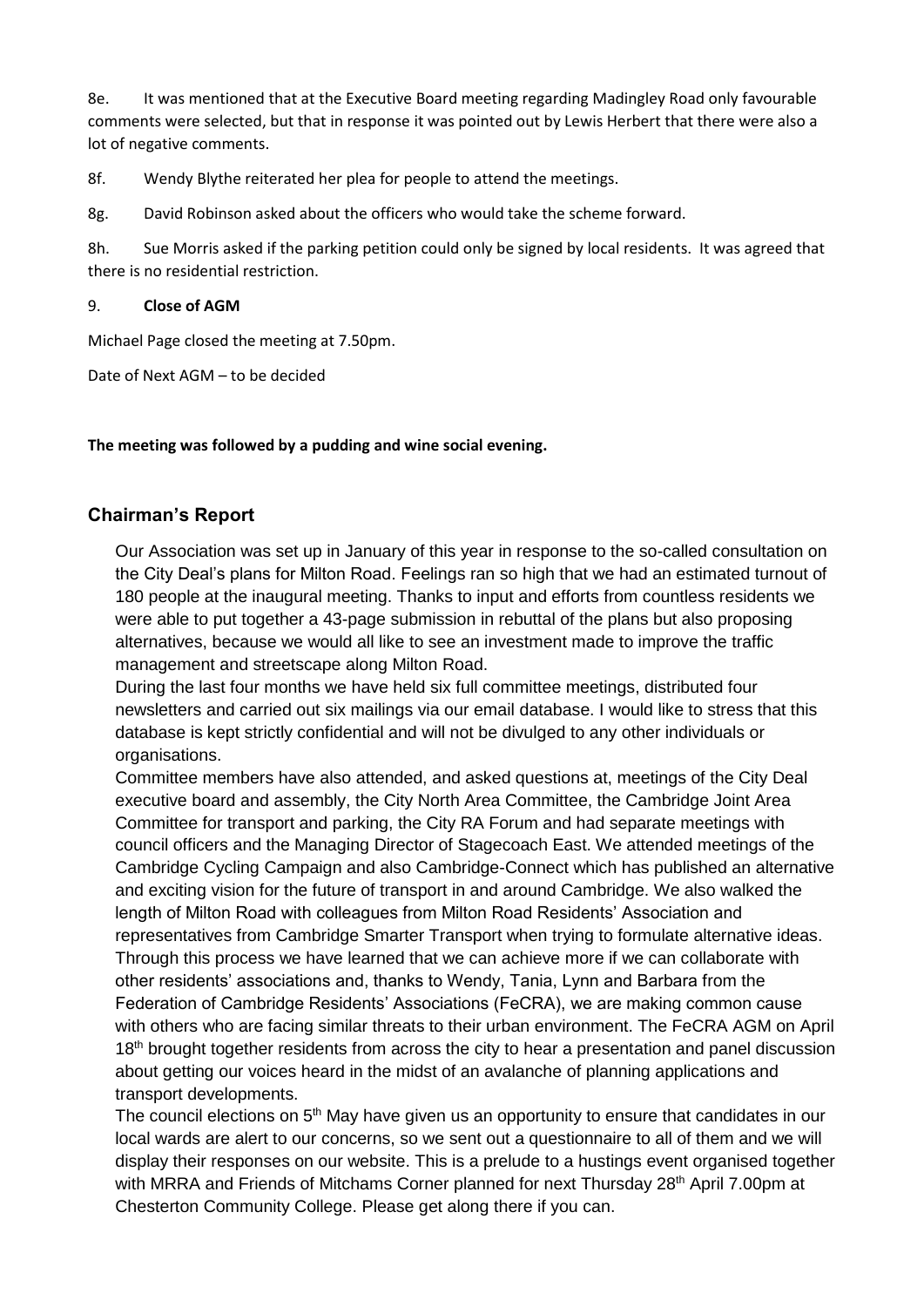Finally, a word about parking. We've all heard that 'something needs to be done' – but yellow lines at the bottom of Hurst Park Avenue are in a lengthening queue of requests to a council with no spare cash. We like the idea put forward by Smarter Cambridge Transport to put pressure on City Deal to spend a small fraction of their millions on a trial of parking controls across the city. These could be light-touch schemes (including yellow lines) tailored to the needs of individual communities to dis-incentivise commuter parking without the heavy-handed approach of typical residents' parking schemes. We urge you to read their proposal and sign the petition for a 6-month trial – it's the only way to find out if the system will work and to measure if there would be a positive impact on congestion and perhaps reduce the need for dedicated bus-lanes.

# **Accounts**

The inaugural meeting of the Association held on  $6<sup>th</sup>$  January 2016 received generous donations which established a solid working fund. Subsequent donations of money and resources, such as paper, ink and printing services, have ensured that a sound financial footing has been maintained. Abbreviated interim accounts for the first three months of the year are presented below:

| 1 January - 31 March 2016<br>Income & Expenditure |        |         |
|---------------------------------------------------|--------|---------|
| Income                                            | £      | £       |
| Donations                                         | 381.55 |         |
| <b>Total Income</b>                               |        | 381.55  |
| Expenditure                                       |        |         |
| Room Hire                                         | 20.00  |         |
| <b>Printing &amp; Stationery</b>                  | 51.79  |         |
| <b>Total Expenditure</b>                          |        | (71.79) |
| <b>Balance Carried Forward</b>                    |        | 309.76  |

The Association has no membership fee, and relies upon donations for income. Following this AGM it is intended to open a current account with Barclays, Chesterton Road, with expenditures authorised by any two of the three officers on the committee who will be signatories on the account. No overdraft facility will be sought.

*Prepared by Richard Cushing as Interim Treasurer 19th April 2016*

# **Speedwatch**

A Speedwatch campaign was held in Orchard Avenue on Thursday April 21<sup>st</sup>, with the help of six volunteer local residents, under the administration of the local police. It was held outside 20 Orchard Avenue in the morning to assess eastbound vehicles, and outside number 35 in late afternoon to assess westbound traffic.

Morning period 7.30 to 9.00 am Eastbound

97 vehicles passed of which 34 were "speeding"